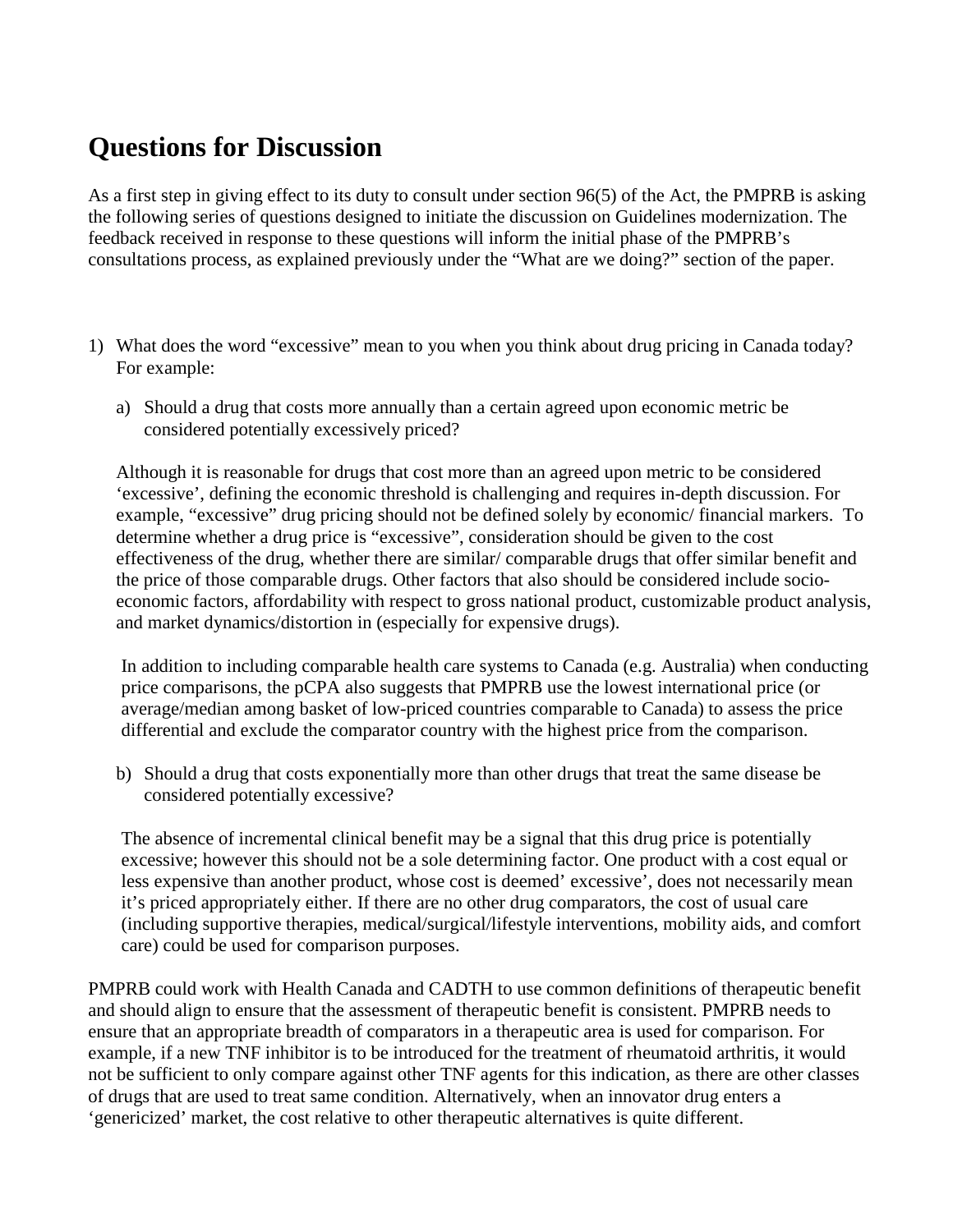c) In considering the above two questions, does it matter to you if a very costly drug only treats a small group of patients such that it accounts for a very small proportion of overall spending on drugs in Canada?

No, regardless of the size of the population (large or small) the price must consider cost effectiveness and whether there a comparable alternative within the standard of care. Previous research by Lynd et al. (presented at conferences, publication pending) has shown that Canadians do not place a value on rarity of a disease, given their opportunity cost.

The proportion of overall drug spending should not be a rationale to support coverage for a single expensive drug, overall affordability and budget impact for a given payer is a more important consideration. It is also important to note that just because a drug treats a small group of patients, it does not necessarily account for a 'very small proportion of overall spending on drugs in Canada'. This highlights the linked but differing aspects of cost, cost-effectiveness and affordability.

d) Conversely, if a drug's price is below an agreed upon metric and in line with other drugs that treat the same disease, should it be considered potentially excessive if it accounts for a disproportionate amount of overall spending on drugs in Canada?

All drug prices should be reviewed for the potential to be excessive, even if prices for all in the same therapeutic class are aligned. Drugs that have been on the formulary for a long time should be considered for a price reduction, as per mechanisms/schemas in place in the UK or Australia (currently not done by regulators).

For any unforeseen circumstances that emerge later, there should be another PMPRB mechanism in place to allow for subsequent review of drug pricing in the context of other considerations like affordability. The response in 1c above is also relevant here as there is the similar issue of the relationship between 'cost' and 'affordability' as stated above.

e) What economic considerations should inform a determination of whether a drug is potentially excessively priced?

The context of the health system structure in comparator jurisdictions relative to Canada is an important consideration with respect to policies regarding confidential prices and price differences in different health care settings across the system. Market behaviour can also affect excessive pricing; a product can be replaced in the market by essentially the same drug at very large price increase through a new distributor, special access programs (SAP) or other means. Price increases through SAP are occurring more regularly than ever before which may point to a gap in system oversight.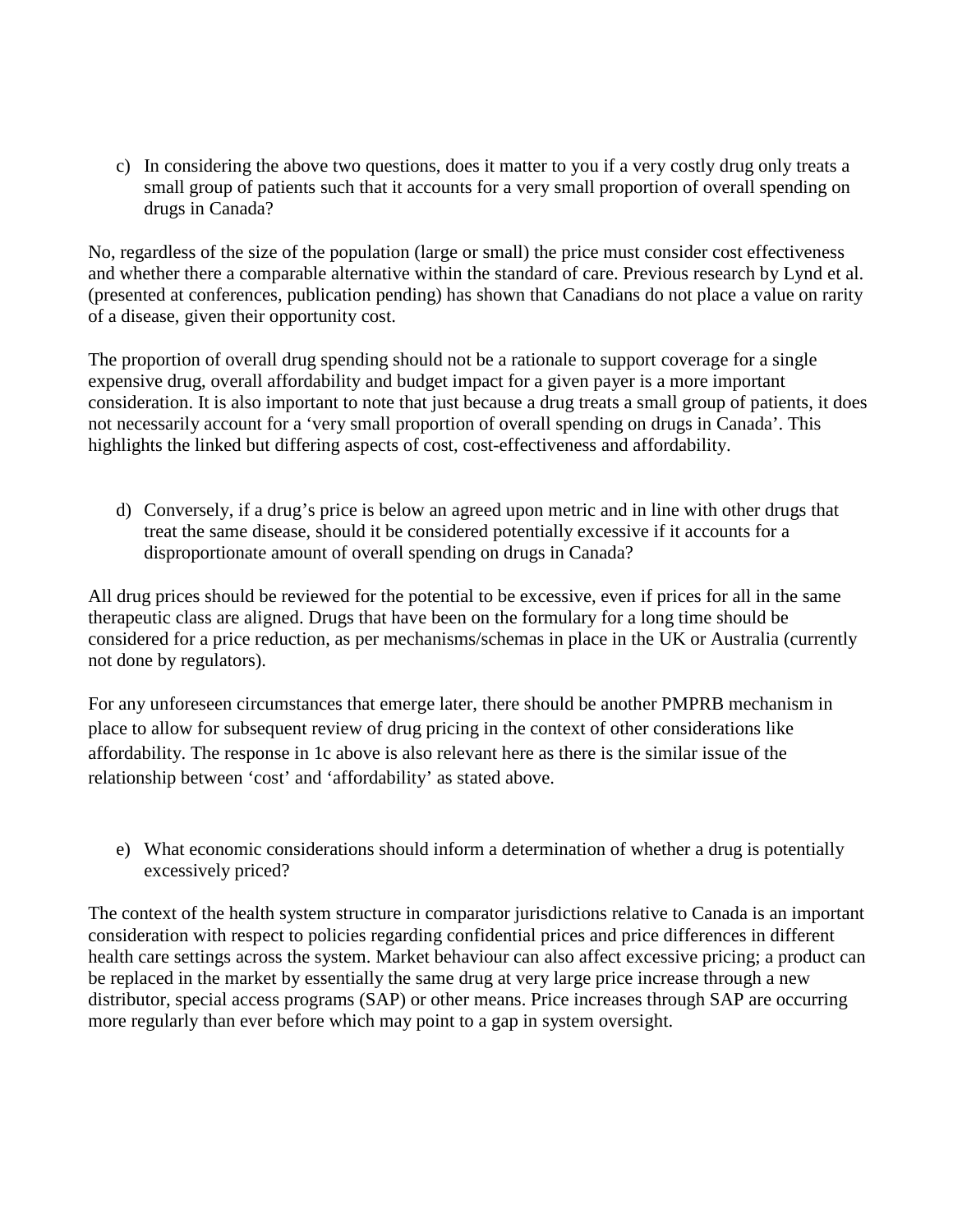International comparisons are one component; however the USA should be removed as they are a significant outlier. If international price comparisons are not reliable or if all international prices are excessive, PMPRB should consider indicators of potential for abuse of statutory monopoly, as well as reviews of other non-drug comparators/standards of care (e.g., supportive therapies, medical/surgical/lifestyle interventions, mobility aids, comfort care) and other drugs that treat related diseases with a similar level of complexity if there are no direct drug comparators

Other considerations include domestic price comparisons, confidential prices (net of discounts and rebates) as revealed by manufacturer in all domestic and international markets, price reviews in all domestic markets (wholesaler, pharmacy, hospital in all jurisdictions), value-for-money, competition, comparison to actual price paid, manufacturing costs, and costs to health care system of drug administration and monitoring.

2) Given that it is standard industry practice worldwide to insist that public prices not reflect discounts and rebates, should the PMPRB generally place less weight on international public list prices when determining the non-excessive price ceiling for a drug?

The PMPRB should place less weight on, but not ignore international public list prices. PMPRB could work with other international jurisdictions to establish MOUs/ confidentiality agreements that would allow jurisdictions to share the true price paid by public drug plans. This in turn should inform the PMPRB's assessment of 'excessive' prices. More weight should also be placed on factors mentioned above regarding comparator countries used, incorporating lowest international pricing, etc.

Public plans/payers do not currently have mechanisms to share confidential drug pricing (due to agreements with the manufacturer), if mandated by PMPRB, the onus would shift to the manufacturers to reveal confidential pricing in comparator countries directly to PMPRB. In general, the pCPA feels Canadian pricing should be at the lower end of the pricing comparison among other countries, especially given that those countries are also negotiating and are using confidential prices that are not accessible to PMPRB.

3) In your view, given today's pharmaceutical operating environment, is there a particular s. 85 factor that the Guidelines should prioritize or weigh more heavily in examining whether a drug is potentially excessively priced?

The PMPRB should prioritize the prices at which the medicine and other medicines in the same therapeutic class have been sold in the relevant market and in countries other than Canada. However, the PMPRB7 countries were selected based on the research and development investments made within those countries, with the original intent of attracting similar investments in Canada. Given the ineffectiveness of this approach, we recommend that the PMPRB change the comparator countries considered (i.e. the USA should be removed from the PMPRB7 and other countries, such as Australia, South Korea, New Zealand and Brazil should be added as comparator countries).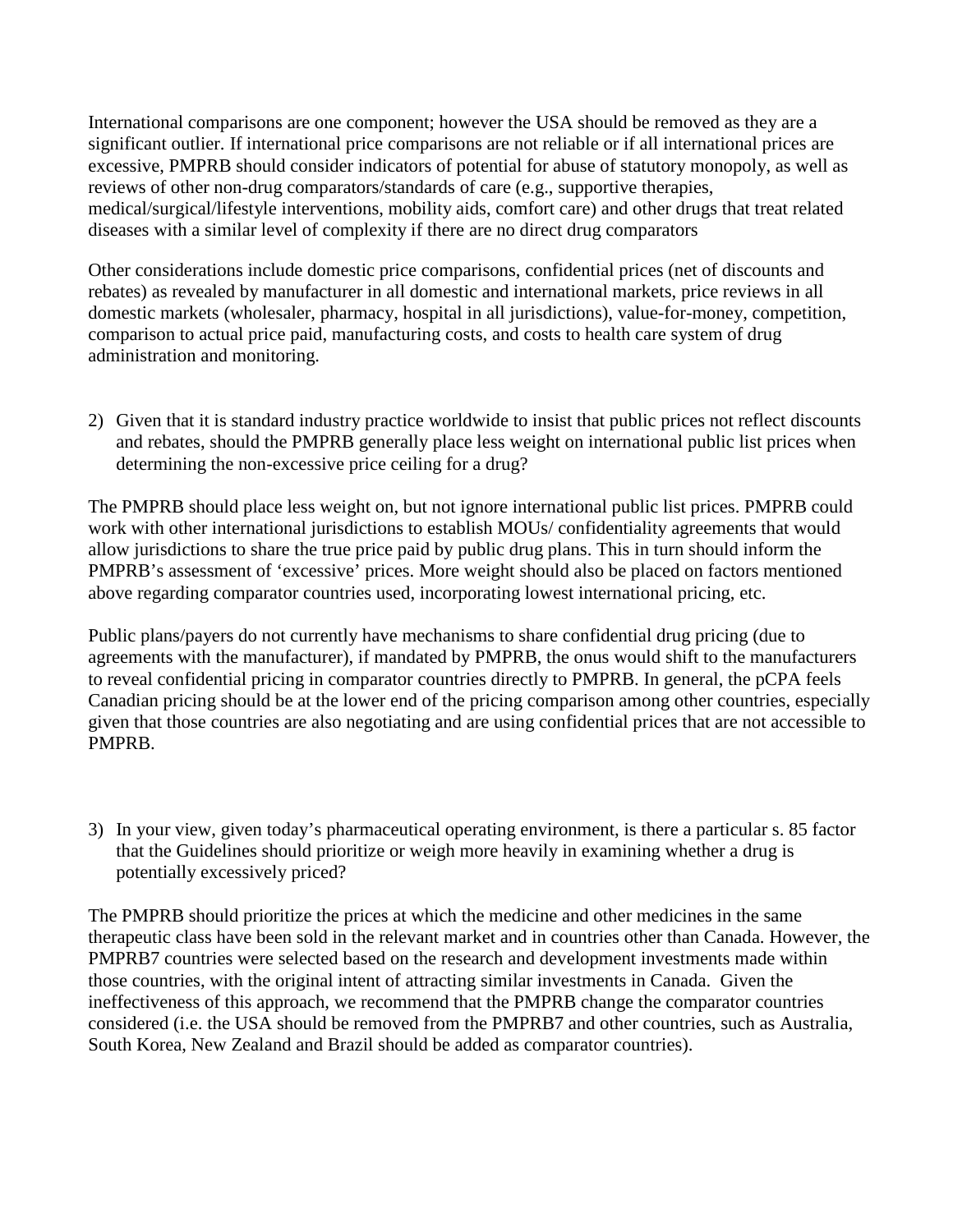Given that manufacturing costs account for a small amount of the price of a patented medicine, changes in the consumer price index should be weighed less than the other factors. The economic considerations listed in the response to question1e above are also important factors.

4) Should the PMPRB set its excessive price ceilings at the low, medium or high end of the PMPRB7 countries (i.e., the US, the UK, Sweden, Switzerland, Germany, France and Italy)?

Setting the price ceiling at the low level should set the threshold, assuming other factors are relatively the same, will ensure best value and consistency. As mentioned, the comparator country with the highest price should be excluded from the comparison. Given that public prices do not reflect actual prices paid, the price ceilings should also be weighted to account for this.

5) Does the amount of research and development that the pharmaceutical industry conducts in Canada relative to these other countries impact your answer to the above question and if so, why?

No. Based on historical trends we have seen, manufacturers have not met the commitment target for research and development investment. We have seen these investments decline but have continued to see high pharmaceutical prices.

In Canada, research and development is also very regionalized (e.g., centred in Ontario and Quebec). As per the discussion paper, there is very little correlation between research and development and drug pricing (i.e., increases in drug pricing have not resulted in increases in research and development in Canada). Revenue should be tied to research and development, not price, as payers all contribute to research and development through providing volume (i.e., increased sales).

6) What alternatives to the current approach to categorizing new patented medicines (based on degree of therapeutic benefit) could be used to apply the statutory factors from the outset and address questions of high relative prices, market dynamics and affordability?

The definition of therapeutic benefit employed should be aligned with Health Canada, CADTH and other reviewers for consistency and accuracy. Ideally the process should be redesigned so that PMPRB does not make a pricing assessment until HTA bodies have provided their assessment of cost effectiveness and therapeutic benefit. PMPRB could complete their drug price review at the same time that HC completes their review for drug approval (NOC) - this would require PMPRB to start earlier when a drug company submits to HC.

One current limitation is that non-drug comparators and drugs without Health Canada Notice of Compliance are not considered; a mechanism is needed to ensure that this is updated for relevant drug files. Other factors to explore include incorporating utilization data when conducting comparisons within a therapeutic class, comparing market value expectations to GNP, and examining costeffectiveness thresholds compared to affordability.

Drugs without any additional clinical benefit entering a space with numerous existing options should have less priority and should drive costs down for the entire class. Distinguishing this group of products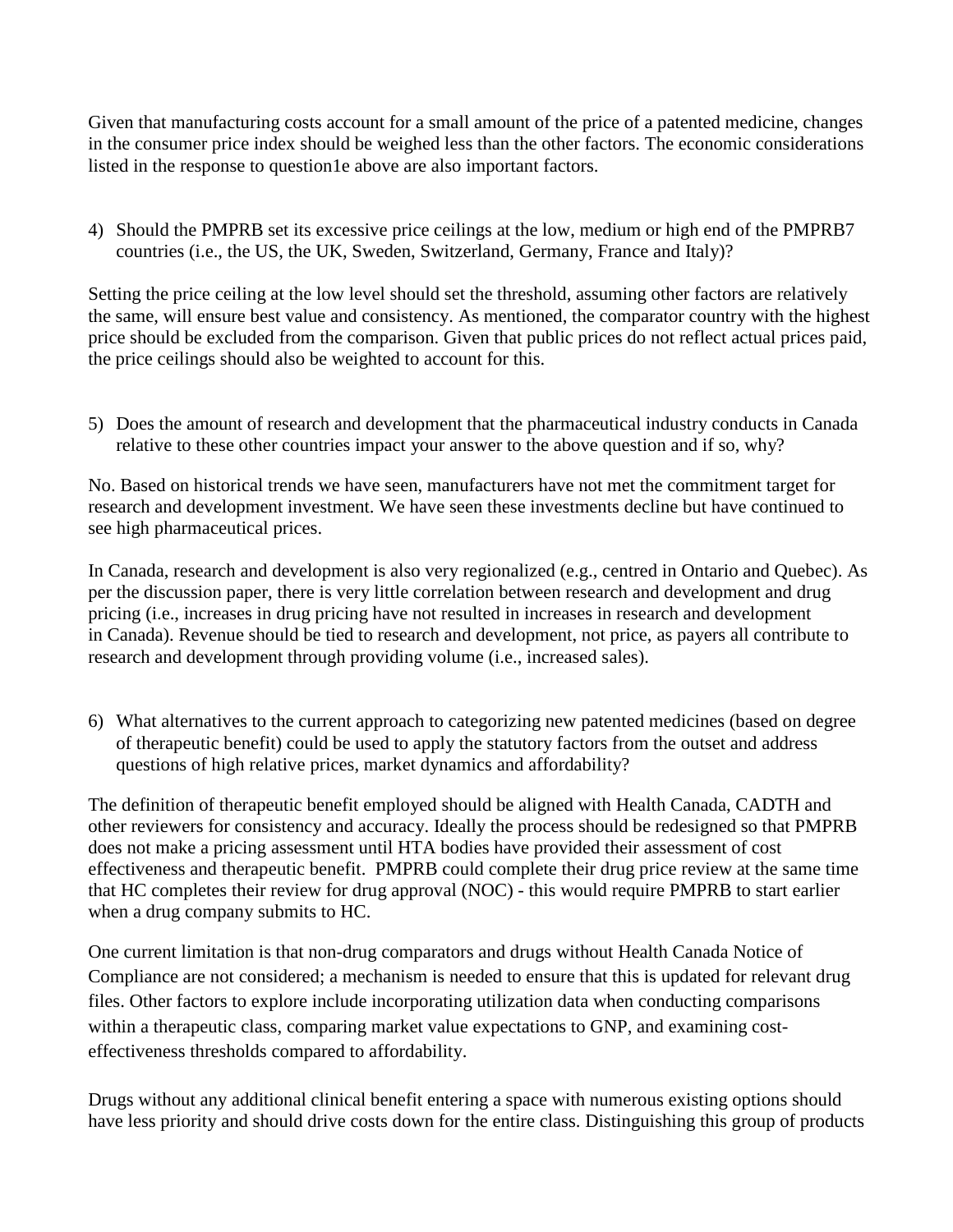separately from 'first-in-class' products will be a challenge and specific parameters will need to be discussed. A threshold should be set using the lowest priced comparator or at least an average (with generic comparator prices included).

Another option is to consider the approach that provides the best therapeutic benefit; more detail regarding how PMPRB determines therapeutic benefit would be helpful to determine whether this approach may be appropriate.

7) Should the PMPRB consider different levels of regulatory oversight for patented drugs based on indicators of risk of potential for excessive pricing?

In theory, yes, however this would be challenging to define. This would likely include ongoing reassessment of drug pricing, and permit a ceiling that is the lowest price of the comparators in any market in Canada. Risk-based approaches to regulating is a best-practice amongst regulators, data analytics can support the operationalization of this approach. Decreases in price could also be mandated.

The pCPA agrees that all products may not require/justify the same investment of resources; products for which market pressures are more significant warrant additional investigation. A more in-depth discussion with PMPRB on this issue is needed to provide more insight

8) Should the price ceiling of a patented drug be revised with the passage of time and, if so, how often, in what circumstances and how much?

Yes, the price ceiling for patented drugs should be considered for revision every time a drug has a new indication, a new dose, and when a new drug in the same therapeutic class is approved.

It seems like some countries have experienced price decreases over time and Canada tends to see price increases over time. Ideally, if there was a link to return on investment (especially for expensive drugs), cost should come down substantially over time.

The current approach to price increases should be re-evaluated. Currently PMPRB allows price increases over time (e.g., CPI increases) which increases the price gap between Canada and other (particularly European) countries. Over time manufacturers should have recouped initial investment and efficiencies in production should be possible to support a decrease in prices over time. Canadian jurisdictions may also need to consider the impact of decreasing brand pricing on current strategies for generic pricing.

If a value-for-money approach were to be taken, changes in willingness to pay on the part of Canadians could justify changes to the price ceiling. Timing can also depend on market dynamics domestically and internationally can also trigger the need for review.

Regarding indication expansion, if drug pricing is only assessed at market introduction, this facilitates manufacturers launching a product for a small indication where a certain price could be initially justified. However, the manufacturer may proceed to expand approvals for larger indications, potentially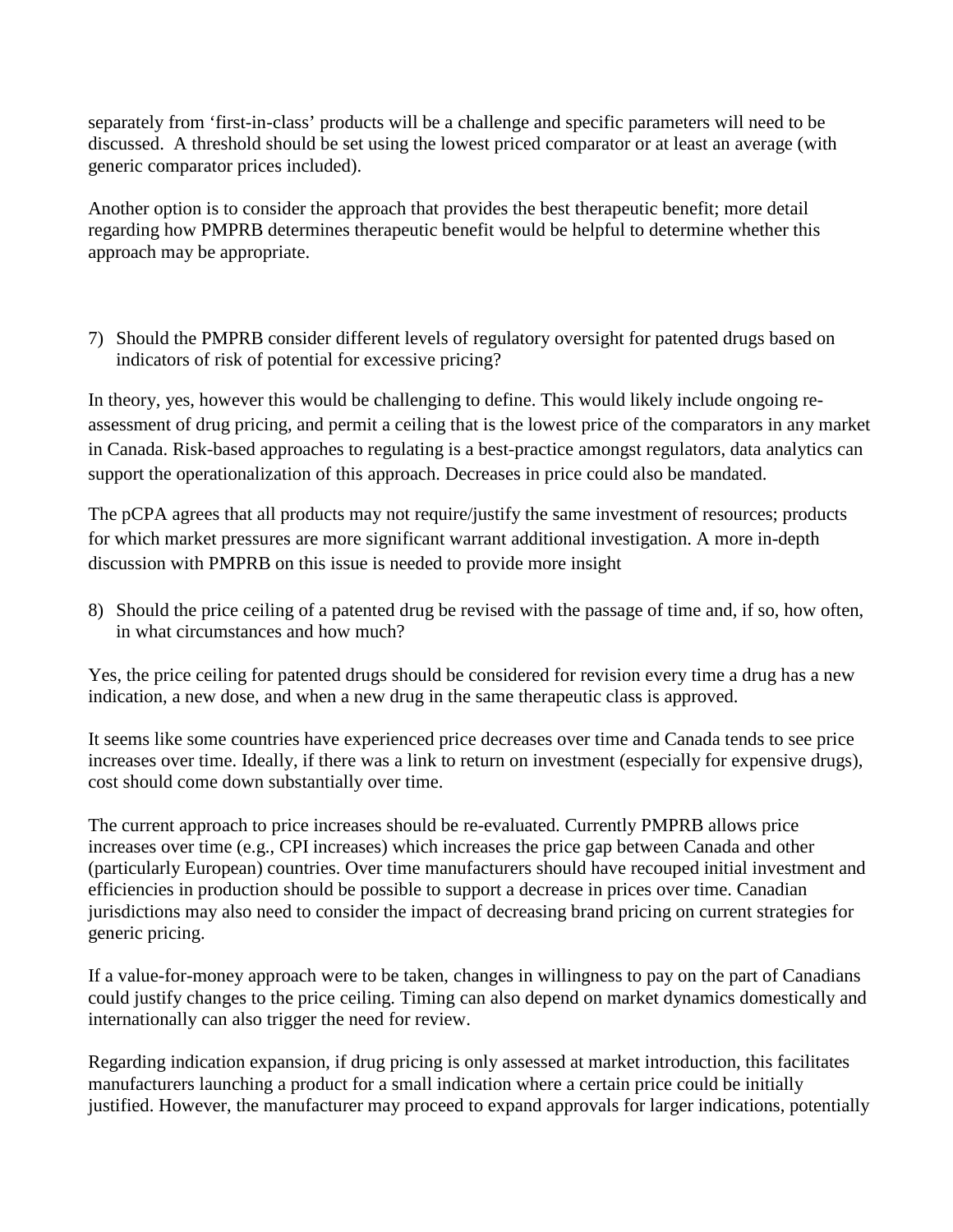with less incremental therapeutic benefit, without revisiting price. Additionally, as subsequent indications would build upon some of the same fundamental research, the amount of profit required to recoup investments is different than for initial indications.

9) Should price discrimination between provinces/territories and payer types be considered a form of excessive pricing and, if so, in what circumstances?

Yes, when available, the PMPRB should consider the prices paid by public plans (both within Canada and in comparator countries) and the prices paid by the public and/or private plans (both within Canada and in comparator countries). The differential should be comparable to that experienced in other countries, with the goal of reducing the differential to support access to medicines by all Canadians.

Additionally the discrepancy of pricing between hospital and public drug plans is significant. All expenditures in these settings are paid through public funds but are often leveraged strategically (i.e. lower priced in hospitals so patients are initiated on therapy but are then charged a significantly higher price in the community setting). Differences in prices among Canadian jurisdictions and payer types should reflect differences in costs to supply the market rather than structural disadvantages in bargaining (e.g. small population or loosely organized).

- 10) Are there other aspects of the Guidelines not mentioned in this paper that warrant reform in light of changes in the PMPRB's operating environment?
- PMPRB's mandate should evolve to ensure Canadian drug prices are reasonable, rather than ensuring Canadian drug prices are not excessive. Regulating excessive drug pricing does not do enough to help control escalating drug costs.
- As we continue to negotiate drug prices for all Provinces and Territories, there is increasing need for non-discriminatory or discriminatory mechanisms and/or schemas to control/reduce the price of brand drugs.
- In other jurisdictions such as the UK or Australia, there are forms of price control and reductions based on profit/growth and how long a drug has been on the formulary.
- More transparency/intel re: international pricing (confidential pricing) to assist with negotiations through pCPA would also help.
- Need to recognize that there is a gap created when patents end and products not necessarily genericized and the 'single source generic' create significant risk re.:
	- o Timing of pricing evaluation (ie prior to launch, potential need for different evaluation when product launched prior to marketing in other jurisdictions and evaluation once it is in a more mature market);
	- o Investigation and follow up action;
	- o The VCU and other follow up process invoked when pricing found to be excessive need to be considered in light of any changes.
- PMPRB doesn't capture all products but still are affected by market behaviour, without a mechanism to address that it's challenging to address.
- Potentially explore generic pricing.